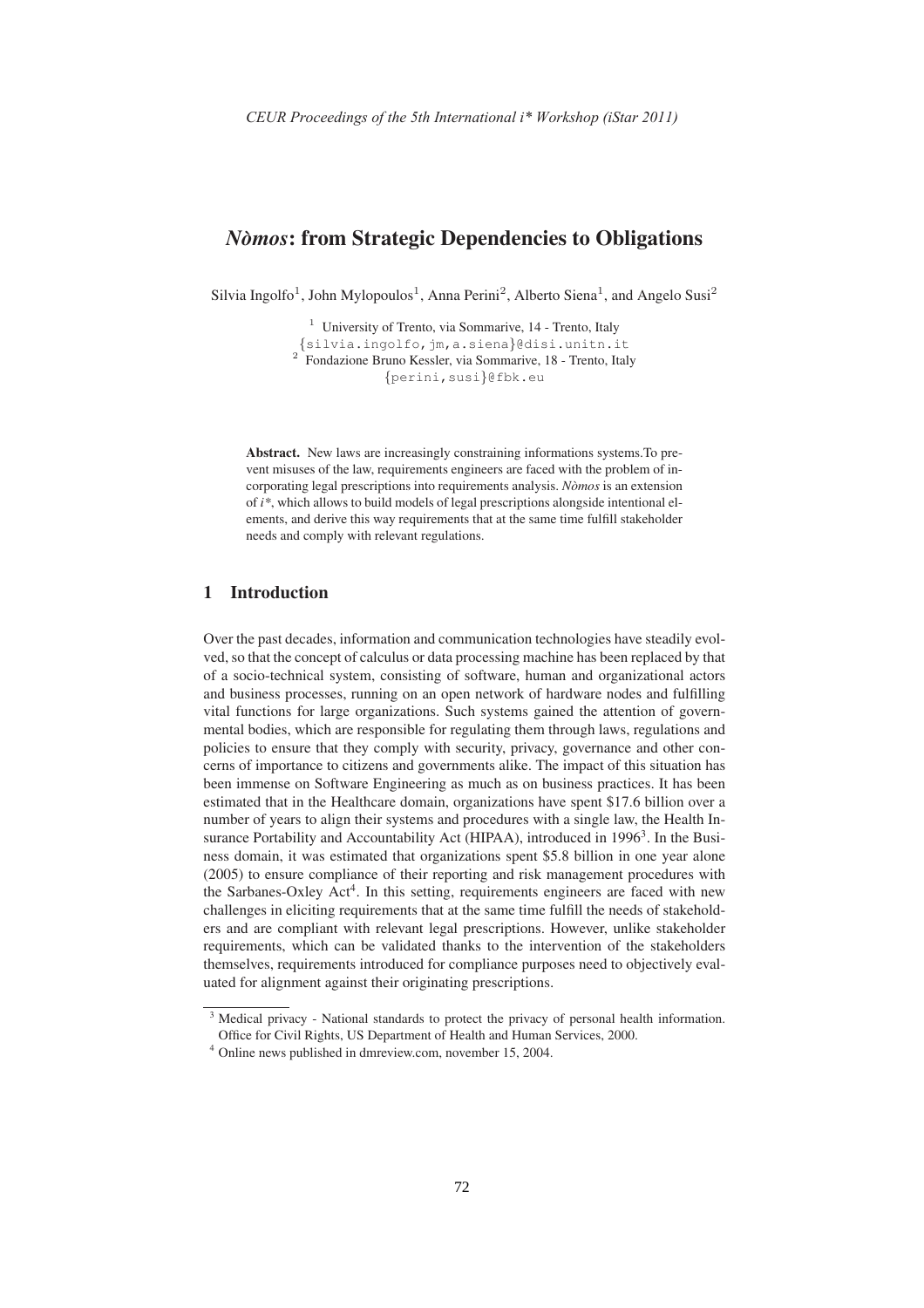### 2 Objectives

The objective of the present work is to support requirements engineers when facing domains, in which laws play a role in defining the requirements for the system-to-be. Actors are subject to legal prescriptions, which they have to adhere to, or, they may decide not to comply. To make a decision – whether to comply or not, and what tasks to undertake – it is necessary to represent both, the applicable prescriptions and the evidence of compliance, if any. Afterwards, a systematic modeling process is needed for going from an initial model of law to a set of domain-specific requirements.

The underlying issue is that the design of requirements, induced by the need to adhere to laws, and requirements, generated by rational agents, is essentially different. Rational agents do what they can to fulfill their goals. With obligations, we are assuming possibly non-cooperating agents who will not necessarily do what they can to fulfill obligations. Our objective is therefore to model the different kind of obligations for and between agents established by the laws and explore designs that include safeguards and incentives that motivate agents to fulfill their obligations.

#### 3 Contribution

*Nòmos* [4, 1, 6] is a goal-oriented, law-driven framework intended to generate requirements through which a given information system can comply to a given law. Such requirements are referred to as compliance requirements. *Nomos `* is based on the *i\** framework, and exploits its capability to model: the actors of a given domain; their goals and the operationalization of goals into tasks; and the strategic relations among them. In addition, *Nomos* provides the capability to model law prescriptions and the link between intentional elements and legal elements.

Concepts. The core elements of legal prescriptions are *normative propositions*(NPs), which are the most atomic propositions able to carry a normative meaning. NPs contain information concerning: the subject, who is addressed by the NP itself; the legal modality (i.e., whether it is a duty, a privilege and so on); and the description of the object of such modality (i.e., what is actually the duty or privilege). The legal modality is one of the 8 elementary rights, classified by Hohfeld as privilege, claim, power, immunity, no-claim, duty, liability, and disability. **Claim** is the entitlement for a person to have something done from another person, who has therefore a **Duty** of doing it. Privilege is the entitlement for a person to discretionally perform an action, regardless of the will of others who may not claim him to perform that action, and have therefore a No-claim. Power is the (legal) capability to produce changes in the legal system towards another subject, who has the corresponding Liability. Immunity is the right of being kept untouched from other performing an action, who has therefore a **Disability**. Complex legal prescriptions are created in law documents by structuring NPs through conditions, exceptions, and other conditional elements. Such elements are captured in *Nòmos* by introducing priorities between NPs. For example, a data processor may be allowed (i.e., it has a privilege) to process the data of a subject; but the right of the subject to keep his/her data closed w.r.t. third parties has a higher priority on the privilege, thus constraining the way data is used by the processor.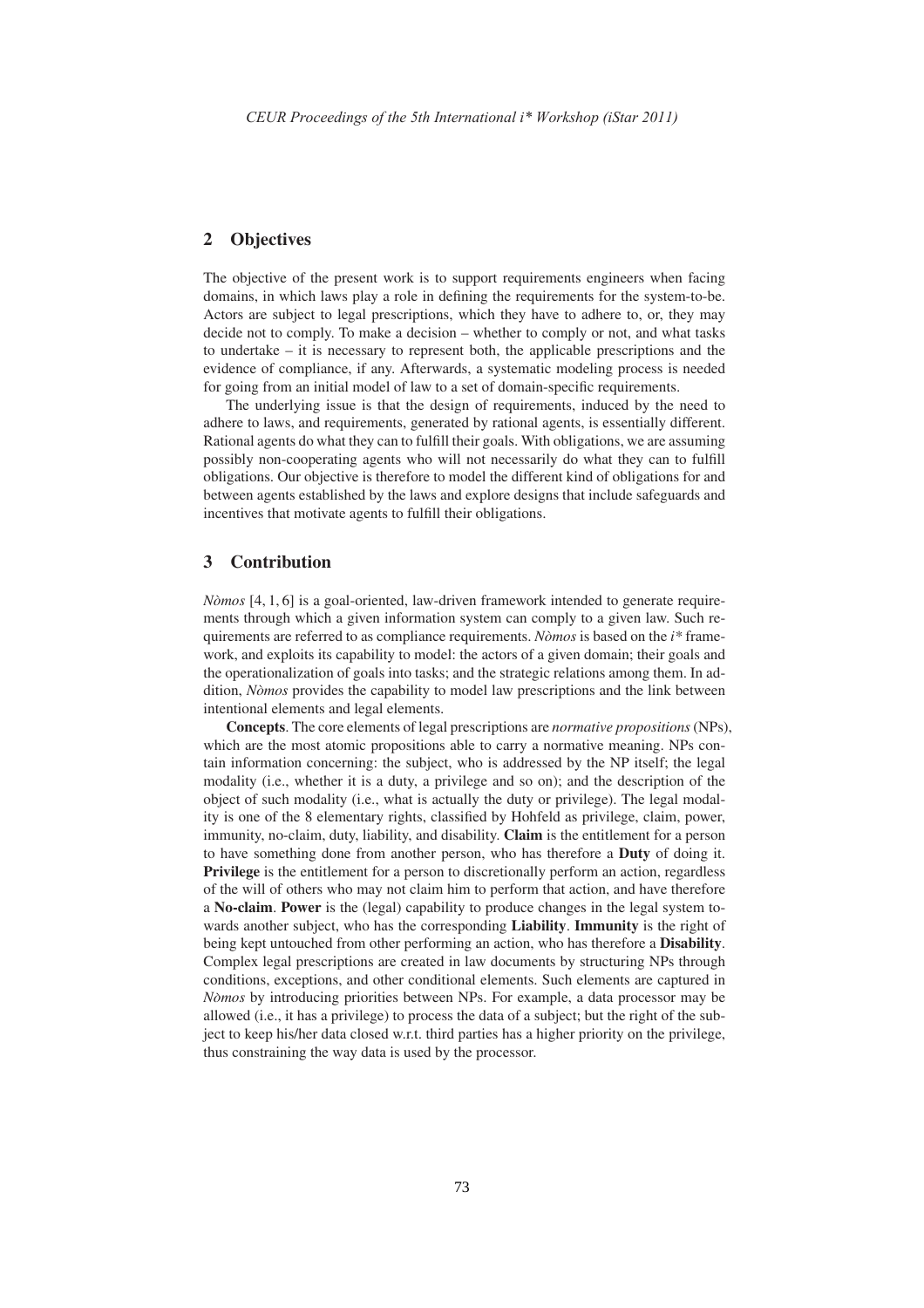

Figure 1. The meta-model of the *Nomos* language.

**Metamodel.** Figure 1 depicts the *Nomos* meta-model, and shows how it integrates the representation of NPs with the representation of goals. The dashed line contains a part of the *i\** meta-model, including to the Actor class and its wants association with Goal. The dotted line contains the elements that form a NP. The join point between the goal-oriented and the legal part of the meta-model is the class Actor, which is at the same time stakeholder in the domain and subject of NPs. Actors are associated to the class Right by means of the holder relation. So on the one hand actors want goals, perform tasks, own resources; on the other hand, they are addressed by rights carried by NPs. Rights also impact on the social interaction of actors - in the Hohfeldian legal taxonomy, rights are related by correlativity relations: for example, if someone has the claim to access some data, then somebody else will have the duty of providing that data. This means that duty and claim are correlatives. Similarly, privilege-noclaim, power-liability, immunity-disability are correlatives: they *describe the same reality from two different points of view*. So instead of defining two separate classes for "duty" or "claim", we have a single class, ClaimDuty, which is able to model both. Similarly the classes PrivilegeNoclaim, PowerLiability and ImmunityDisability, each of them sub-class of the abstract class Right. Priorities between rights are captured in the meta-model by means of the Dominance class, which connects two rights. The ActionCharacterization class contains the actual object of the NP. Such prescribed action is bound to the behaviour of actors by means of the Realization class. It specifies that a certain goal is wanted by the actor in order to accomplish the action prescribed by law. For more information on the *Nomos `* meta-model, see [5].

Visual notation. Figure 2 exemplifies the *Nomos `* visual notation, as applied in a study about legal compliance of requirements for a healthcare information system [3]. When a patient ([User]) accesses a health care center, at the check-in the EHR of the patient has to be retrieved from the system. In the health care centre accessed by the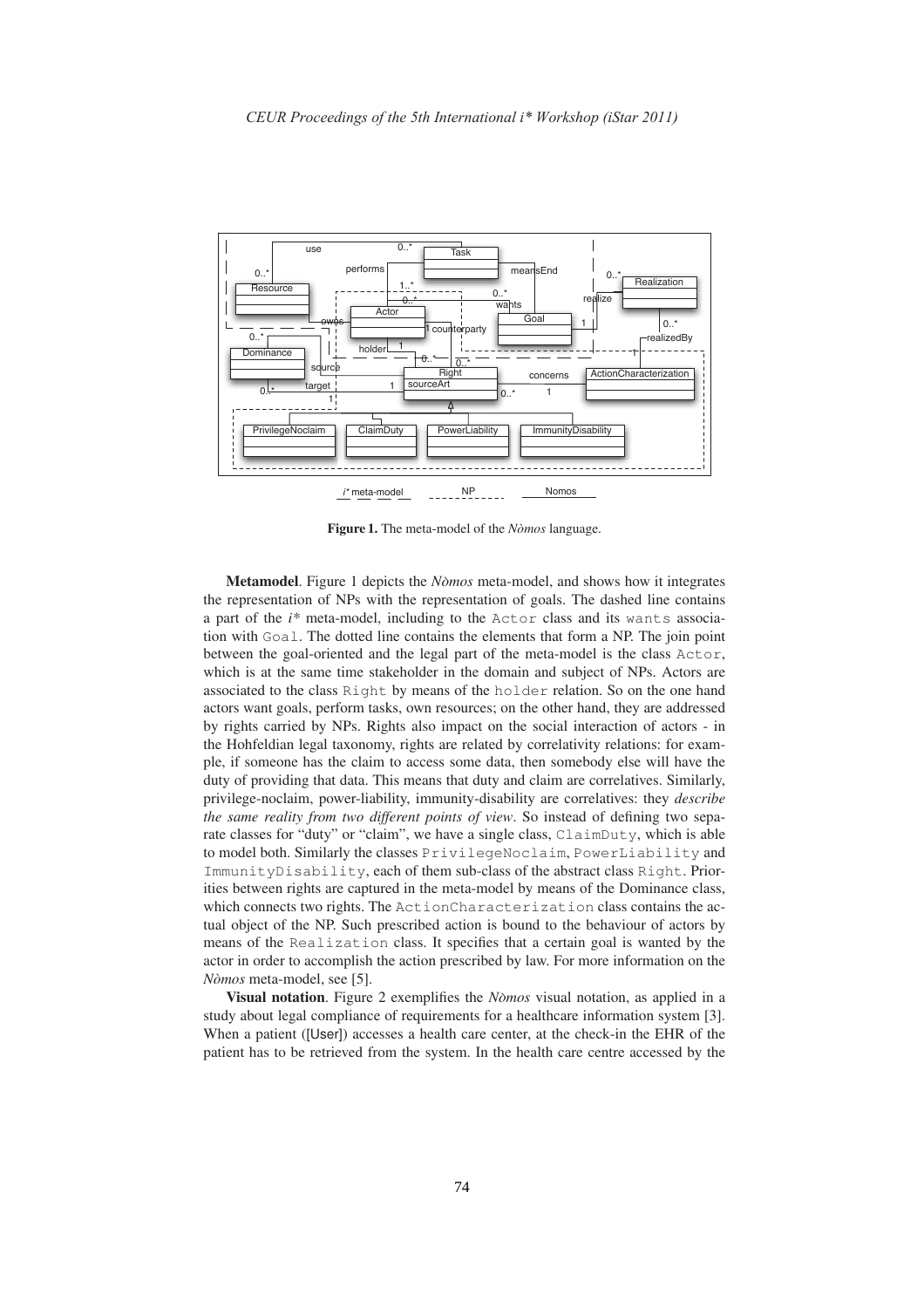patient, the system (a [Local Authority]) executes a query on the local database, and the [S1] service furnishes such data. If the data is not found in the local database, the [Local Authority] forwards the request to the [S2] service, which returns the name of the reference [Certificate Authority]. The Authority is queried to have certified data. But [Certificate Authority] can also be unable to provide the requested data. In this case, the local authority contacts another Local Authority (the actor [Peer Local Authority] in the diagram), which in turn executes a local search or queries its own reference Certificate Authority. If the searched data don't exist in the system, the Local Authority proceeds inserting it, and marking it as "dirty". In this case, after the data insertion, the Local Authority invokes the [S3] service, which broadcasts the data to the whole system. When the broadcast notification is received, each Local Authority updates its local database. However, the privacy law lays down many prescriptions concerning the processing of personal data (in particular, sensitive data) of patients. For example, the law requires the owner's confirmation for the data being processed. In Figure 2, this is depicted by means of the normative proposition [Confirmation as to whether or not personal data concerning him exist]), extracted from article 7.1. The normative proposition is modeled as a claim of the patient, held towards the Local Authority, which has therefore a corresponding duty. This results in two additions to the diagram. The first one concerns the insertion of the data into the local database, and subsequent broadcast to the system. In this case, before the broadcast is executed, it is necessary to obtain the patient's authorization (goal [Ask user authorization]), and to add such information in the broadcast message. The second case concerns the reception of the broadcast system by a Local Authority. In this case, before updating the local data with the received one, the Local Authority must verify that in the broadcast message the authorization to data processing is declared (task [Verify user authorization]). This approach allows for distinguishing goals with respect to their role in achieving compliance: strategic goals are those goals that come from stakeholders and represent needs of the stakeholders; compliance goals are those goals that have been developed to cope with legal prescriptions. In the figure, the goal [Update data locally] is a strategic goal, because it is only due to the reason-tobe of the owning actor; viceversa, [Ask user authorization] is a compliance goal, because it is due to the need of complying with the [Confirmation as to whether or not personal data concerning him exist] claim of the user. So, we can infer that while the first can be dropped according to stakeholders needs, the latter can not, unless its impact on the compliance condition is evaluated.

Process. The definition of compliance we have provided before, clearly outlines that reaching compliance is an iterative process that revises the initial requirements model to guarantee that these two properties are met by the final model. The procedure we propose is structured along three logical phases [2]:

1. The *analysis phase* takes as input the model of requirements, expressed as a set of goals to be achieved and tasks to be performed by stakeholders, and a set of NPs with possible irregularities highlighted. We define as irregular a situation where either an element of the model directly violates a norm, or where an element is addressed by a regulation and therefore needs to be checked for compliance.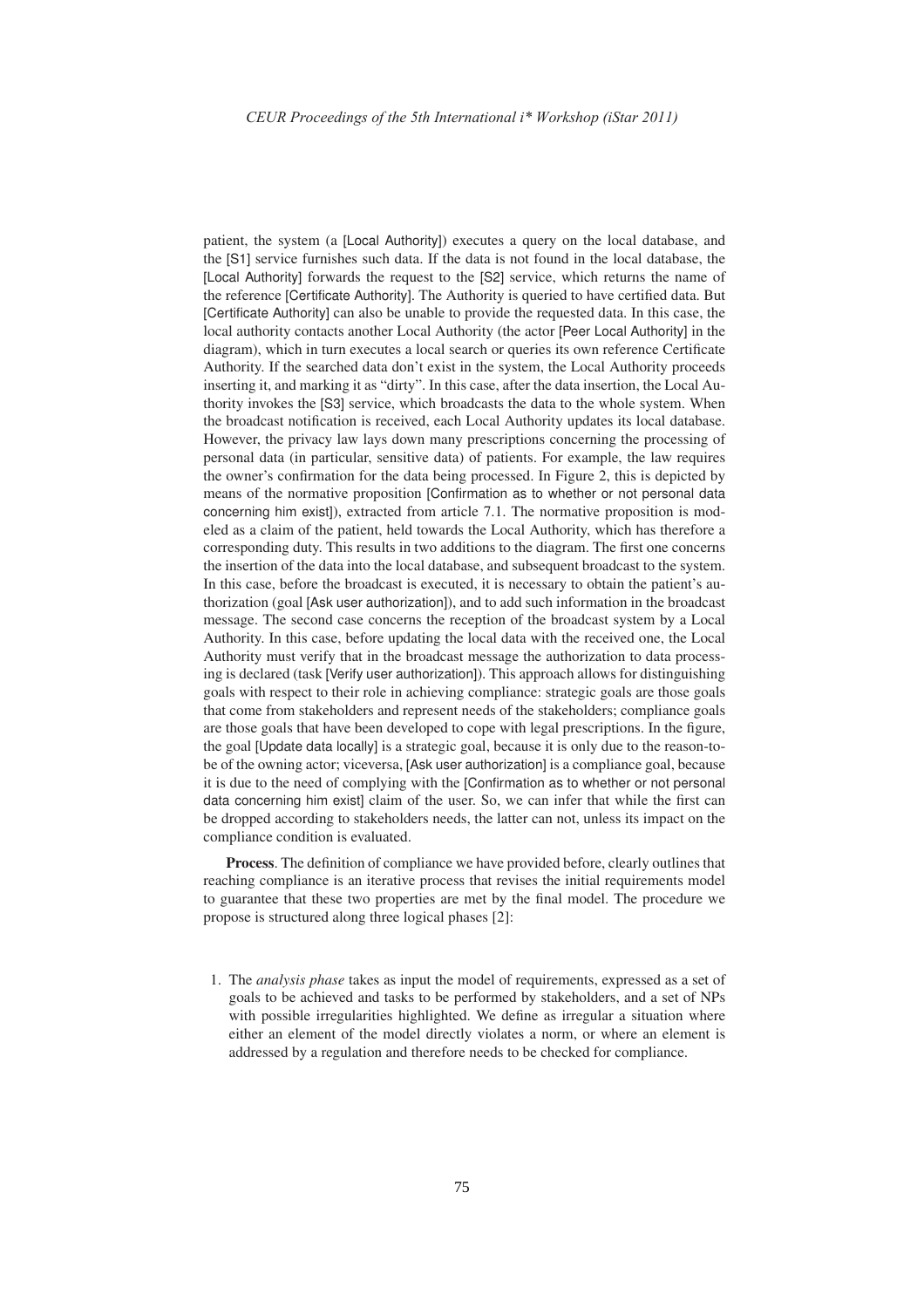

Figure 2. A goal model for the demo scenario of the Amico project.

- 2. The model is then followed by a *compliance check* where the criteria for compliance are evaluated. If the model is compliant, the process returns the model, else we move to the next phase.
- 3. The *modeling phase* aims at amending a requirements model that is not compliant. The model is expanded and revised by requirement engineers to satisfy the two compliance constraints. A discussion evaluates the acceptability and validity of the solution proposed.

Since this last step modifies the initial model, the process is iterated to ensure that no irregularities have been introduced during modeling. When a cycle is completed without introducing modifications in the solution layer – i.e., in the models – the process ends and compliance is said to be achieved. The key part of the approach is to be able to guarantee that the revisions actually make the system compliant: all the corrections made to the system — as well as the assumptions behind the corrections — are based on the fundamental concept of providing validation through argumentation.